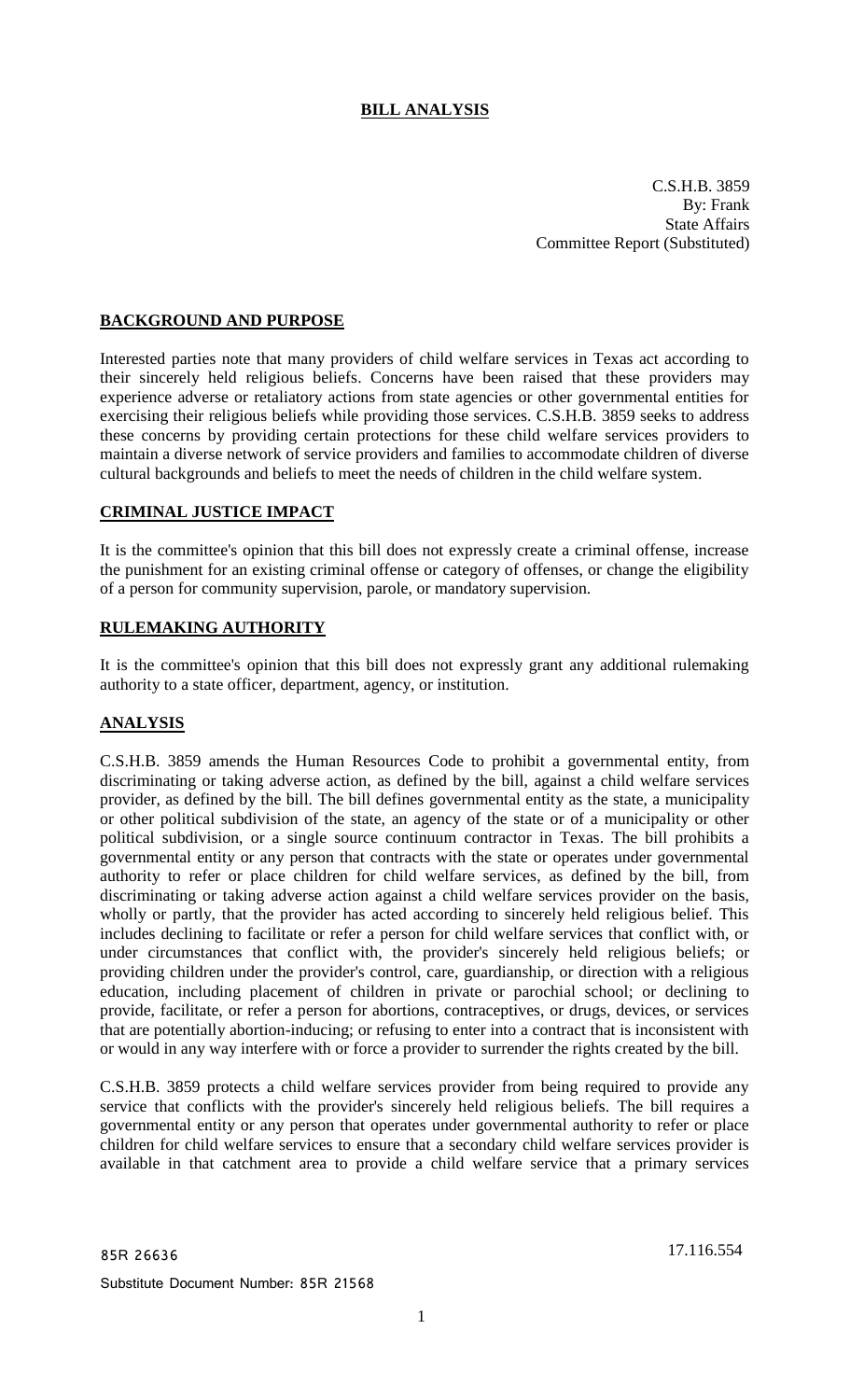provider declines to provide due to sincerely held religious beliefs. The bill requires a governmental entity or any person that operates under governmental authority to provide for one or more secondary services providers in a nearby catchment area, if there is an insufficient number of secondary service providers willing or available in that catchment area to provide those services. The bill defines "catchment area" as a geographic service area for providing child protective services or child welfare services identified as part of the foster care redesign under Section 264.126, Family Code.

C.S.H.B. 3859 entitles a child welfare services provider who successfully asserts a claim or defense under the bill's provisions to obtain declaratory relief under specified provisions of the Civil Practice and Remedies Code or injunctive relief to prevent the threatened or continued adverse action but prohibits a person from bringing an action for declaratory or injunctive relief against an individual, other than an action brought against an individual acting in the individual's official capacity. The bill authorizes a child welfare services provider to assert an actual or threatened violation of the bill's provisions as a claim or defense in a judicial or administrative proceeding and to obtain such relief. The bill waives sovereign and governmental immunity to suit but establishes that the bill's provisions do not waive or abolish sovereign immunity to suit under the Eleventh Amendment to the United States Constitution.

C.S.H.B 3859 sets out provisions establishing the intended construction, interpretation, and effect of the bill's provisions with regard to other laws and rights. The bill's provisions expressly may not be construed to authorize a governmental entity to burden a person's free exercise of religion. The bill establishes that the protections of religious freedom afforded by its provisions are in addition to the protections provided under federal or state law and the constitutions of this state and the United States. The bill's provisions expressly may not be construed to supersede any law of the state that is equally as protective of religious beliefs as, or more protective of religious beliefs than, its provisions. The bill's provisions expressly may not be considered to narrow the meaning or application of any other law protecting religious beliefs. The bill's provisions expressly may not be construed to prevent law enforcement officers from exercising duties imposed on the officers under the Family Code and the Penal Code. The bill's provisions expressly may not be construed to allow a child welfare services provider to decline to provide, facilitate, or refer a person for child welfare services on the basis of that person's race, ethnicity, or national origin. The bill's provisions expressly may not be construed to allow a child welfare services provider to deprive a minor of the rights, including the right to medical care, provided by specified provisions of the Family Code. The bill's provisions apply to any ordinance, rule, order, decision, practice, or other exercise of governmental authority and to an act of a governmental entity, in the exercise of governmental authority, granting or refusing to grant a government benefit to a child welfare services provider.

## **EFFECTIVE DATE**

On passage, or, if the bill does not receive the necessary vote, September 1, 2017.

## **COMPARISON OF ORIGINAL AND SUBSTITUTE**

While C.S.H.B. 3859 may differ from the original in minor or nonsubstantive ways, the following comparison is organized and formatted in a manner that indicates the substantial differences between the introduced and committee substitute versions of the bill.

SECTION 1. Subtitle D, Title 2, Human Resources Code, is amended by adding Chapter 45 to read as follows: CHAPTER 45. PROTECTION OF RIGHTS

#### INTRODUCED HOUSE COMMITTEE SUBSTITUTE

SECTION 1. Subtitle D, Title 2, Human Resources Code, is amended by adding Chapter 45 to read as follows: CHAPTER 45. PROTECTION OF

85R 26636 17.116.554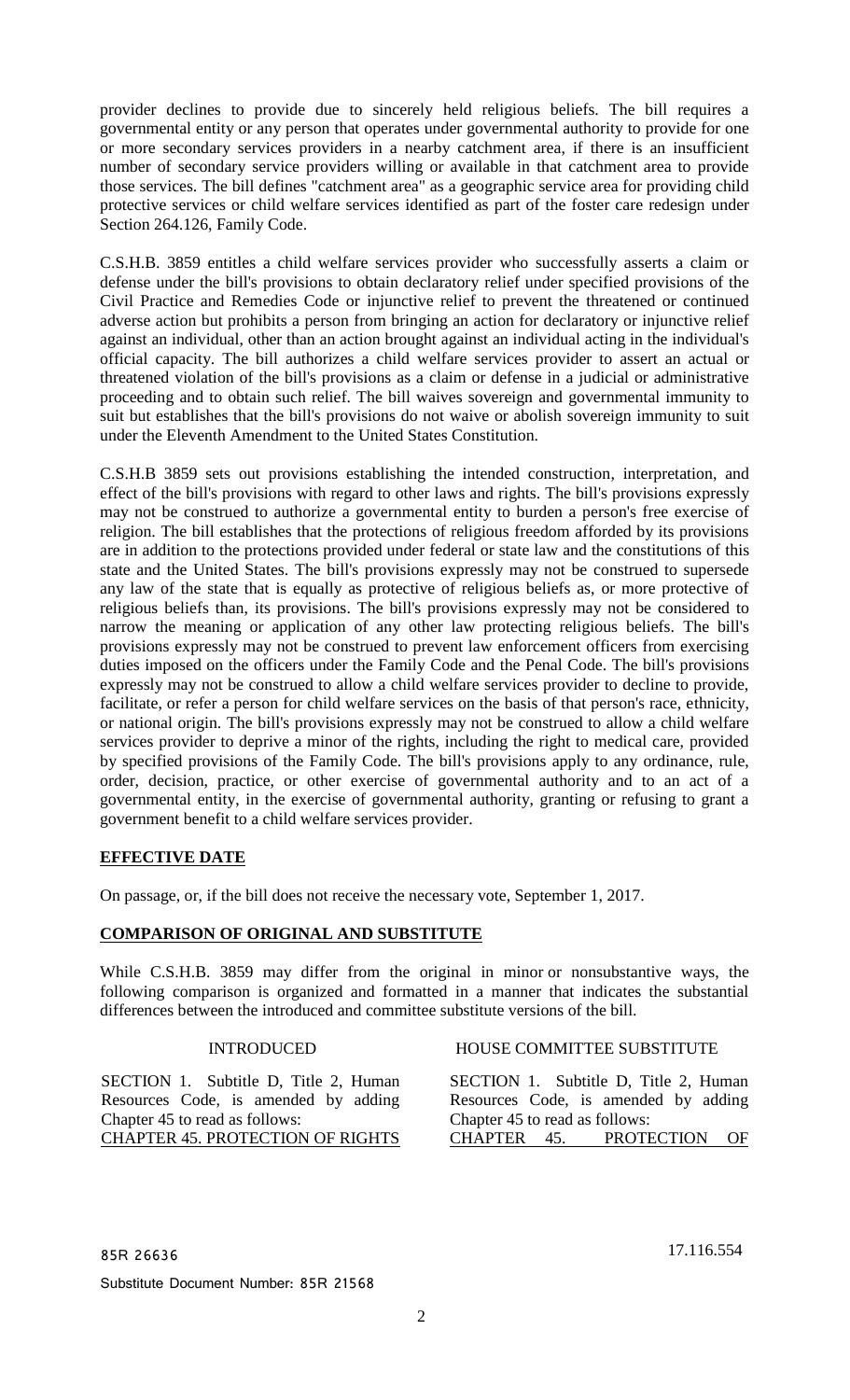OF CONSCIENCE FOR CHILD WELFARE SERVICES PROVIDERS Sec. 45.001. LEGISLATIVE INTENT. (a) It is the intent of the legislature to maintain a diverse network of service providers that offer a range of foster capacity options and that can accommodate children from various cultural backgrounds. To that end, we expect reasonable accommodations to be made by the state to allow people of diverse backgrounds and beliefs to be a part of meeting the needs of children in the child welfare system.

Sec. 45.002. DEFINITIONS. In this chapter:

(1) "Adverse action" means any action that directly or indirectly adversely affects the person against whom the adverse action is taken, places the person in a worse position than the person was in before the adverse action was taken, or is likely to deter a reasonable person from acting or refusing to act. An adverse action includes:

(A) denying an application for, refusing to renew, or canceling funding;

(B) declining to enter into, refusing to renew, or canceling a contract;

(C) declining to issue, refusing to renew, or canceling a license;

(D) terminating, suspending, demoting, or reassigning a person; and

(E) limiting the ability of a person to engage in child welfare services.

(2) "Child welfare services" means social services provided to or on behalf of children, including:

(A) assisting abused or neglected children;

(B) counseling children or parents;

(C) promoting foster parenting;

(D) providing foster homes, general residential operations, residential care, adoptive homes, group homes, or temporary group shelters for children;

(E) recruiting foster parents;

# RIGHTS OF CONSCIENCE FOR CHILD WELFARE SERVICES PROVIDERS

Sec. 45.001. LEGISLATIVE INTENT. It is the intent of the legislature to maintain a diverse network of service providers that offer a range of foster capacity options and that accommodate children from various cultural backgrounds. To that end, the legislature expects reasonable accommodations to be made by the state to allow people of diverse backgrounds and beliefs to be a part of meeting the needs of children in the child welfare system. Decisions regarding the placement of children shall continue to be made in the best interest of the child, including which person is best able to provide for the child's physical, psychological, and emotional needs and development.

Sec. 45.002. DEFINITIONS. In this chapter:

(1) "Adverse action" means any action that directly or indirectly adversely affects the person against whom the adverse action is taken, places the person in a worse position than the person was in before the adverse action was taken, or is likely to deter a reasonable person from acting or refusing to act. An adverse action includes:

(A) denying an application for, refusing to renew, or canceling funding;

(B) declining to enter into, refusing to renew, or canceling a contract;

(C) declining to issue, refusing to renew, or canceling a license;

(D) terminating, suspending, demoting, or reassigning a person; and

(E) limiting the ability of a person to engage in child welfare services.

(2) "Catchment area" means a geographic service area for providing child protective services or child welfare services identified as part of the foster care redesign under Section 264.126, Family Code.

(3) "Child welfare services" means social services provided to or on behalf of children, including:

(A) assisting abused or neglected children;

(B) counseling children or parents;

(C) promoting foster parenting;

(D) providing foster homes, general residential operations, residential care, adoptive homes, group homes, or temporary group shelters for children;

(E) recruiting foster parents;

85R 26636 17.116.554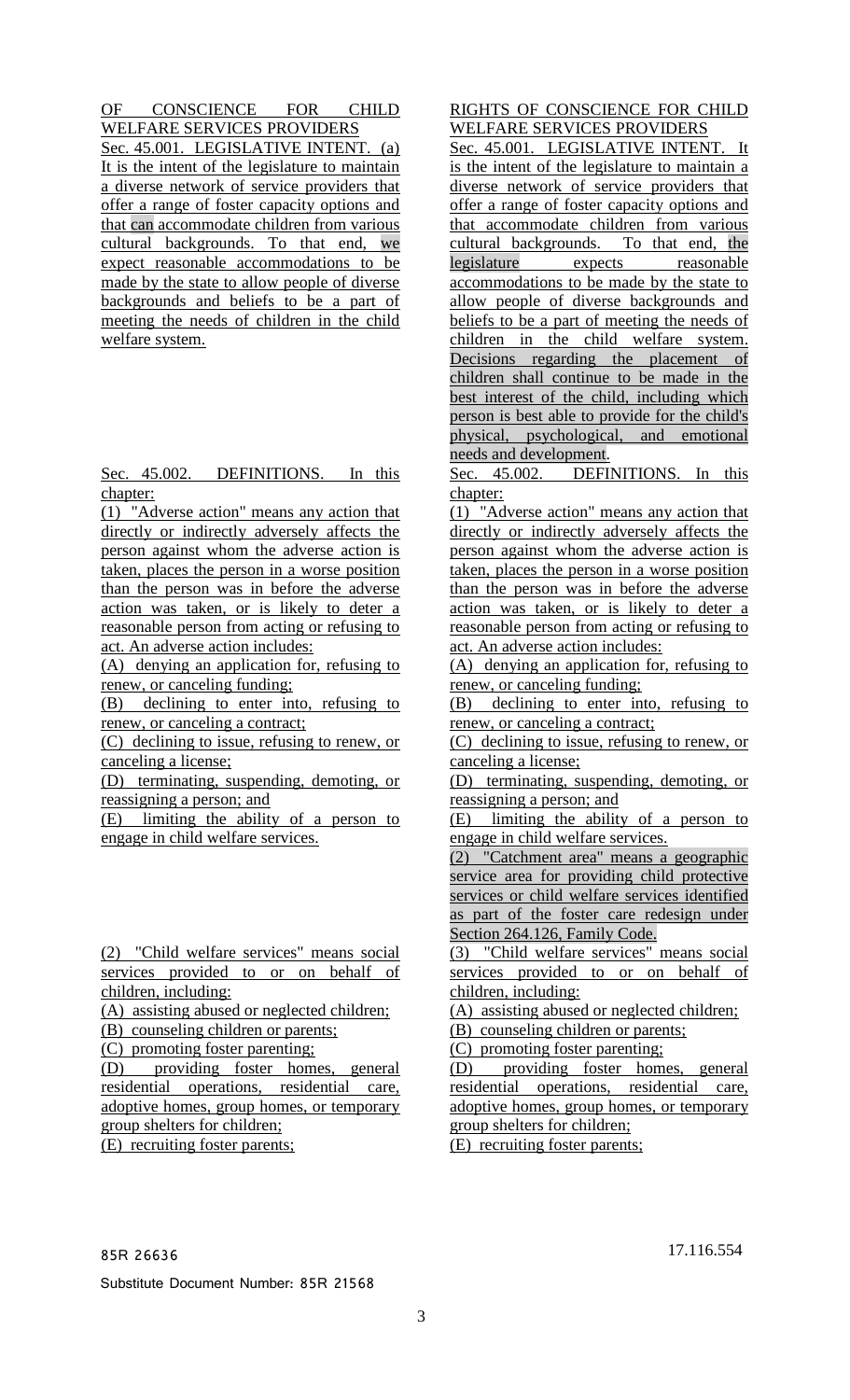(F) placing children in foster homes;

(G) licensing foster homes;

(H) promoting adoption or recruiting adoptive parents;

(I) assisting adoptions or supporting adoptive families;

(J) performing or assisting home studies;

(K) assisting kinship guardianships or kinship caregivers;

(L) providing family preservation services;

(M) providing family support services;

(N) providing temporary family reunification services;

(O) placing children in adoptive homes; and (P) serving as a foster parent.

(3) "Child welfare services provider" means a person, other than a governmental entity, that provides, seeks to provide, or applies for or receives a contract, subcontract, grant, subgrant, or cooperative agreement to provide child welfare services. The person is not required to be engaged exclusively in child welfare services to be a child welfare services provider.

(4) "Governmental entity" means:

(A) this state or a municipality or other political subdivision of this state;

(B) any agency of this state or of a municipality or other political subdivision of this state, including a department, bureau, board, commission, office, agency, council, court, and public institution of higher education; or

(C) a single source continuum contractor in this state.

Sec. 45.003. APPLICABILITY.

#### Sec. 45.004. CHILD WELFARE SERVICES PROVIDERS PROTECTED.

Sec. 45.005. SECONDARY SERVICE PROVIDERS. (a) A child welfare services provider may not be required to provide any services that conflict with the provider's sincerely held religious beliefs.

(b) A governmental entity or any person that operates under governmental authority to refer or place children for child welfare services shall:

(1) ensure that a secondary service provider is available in that catchment area to provide services described by Subsection (a) to a child; or

(2) if there is an insufficient number of

(F) placing children in foster homes;

(G) licensing foster homes;

(H) promoting adoption or recruiting adoptive parents;

(I) assisting adoptions or supporting adoptive families;

(J) performing or assisting home studies;

 $\overline{K}$  assisting kinship guardianships or kinship caregivers;

(L) providing family preservation services;

(M) providing family support services;

(N) providing temporary family reunification services;

(O) placing children in adoptive homes; and (P) serving as a foster parent.

(4) "Child welfare services provider" means a person, other than a governmental entity, that provides, seeks to provide, or applies for or receives a contract, subcontract, grant, subgrant, or cooperative agreement to provide child welfare services. The person is not required to be engaged exclusively in child welfare services to be a child welfare services provider.

(5) "Governmental entity" means:

(A) this state or a municipality or other political subdivision of this state;

(B) any agency of this state or of a municipality or other political subdivision of this state, including a department, bureau, board, commission, office, agency, council, and public institution of higher education; or

(C) a single source continuum contractor in this state.

Sec. 45.003. APPLICABILITY.

Sec. 45.004. CHILD WELFARE SERVICES PROVIDERS PROTECTED.

Sec. 45.005. SECONDARY SERVICES PROVIDERS. (a) A child welfare services provider may not be required to provide any service that conflicts with the provider's sincerely held religious beliefs.

(b) A governmental entity or any person that operates under governmental authority to refer or place children for child welfare services shall:

(1) ensure that a secondary child welfare services provider is available in that catchment area to provide a service described by Subsection (a) to a child; or

(2) if there is an insufficient number of

85R 26636 17.116.554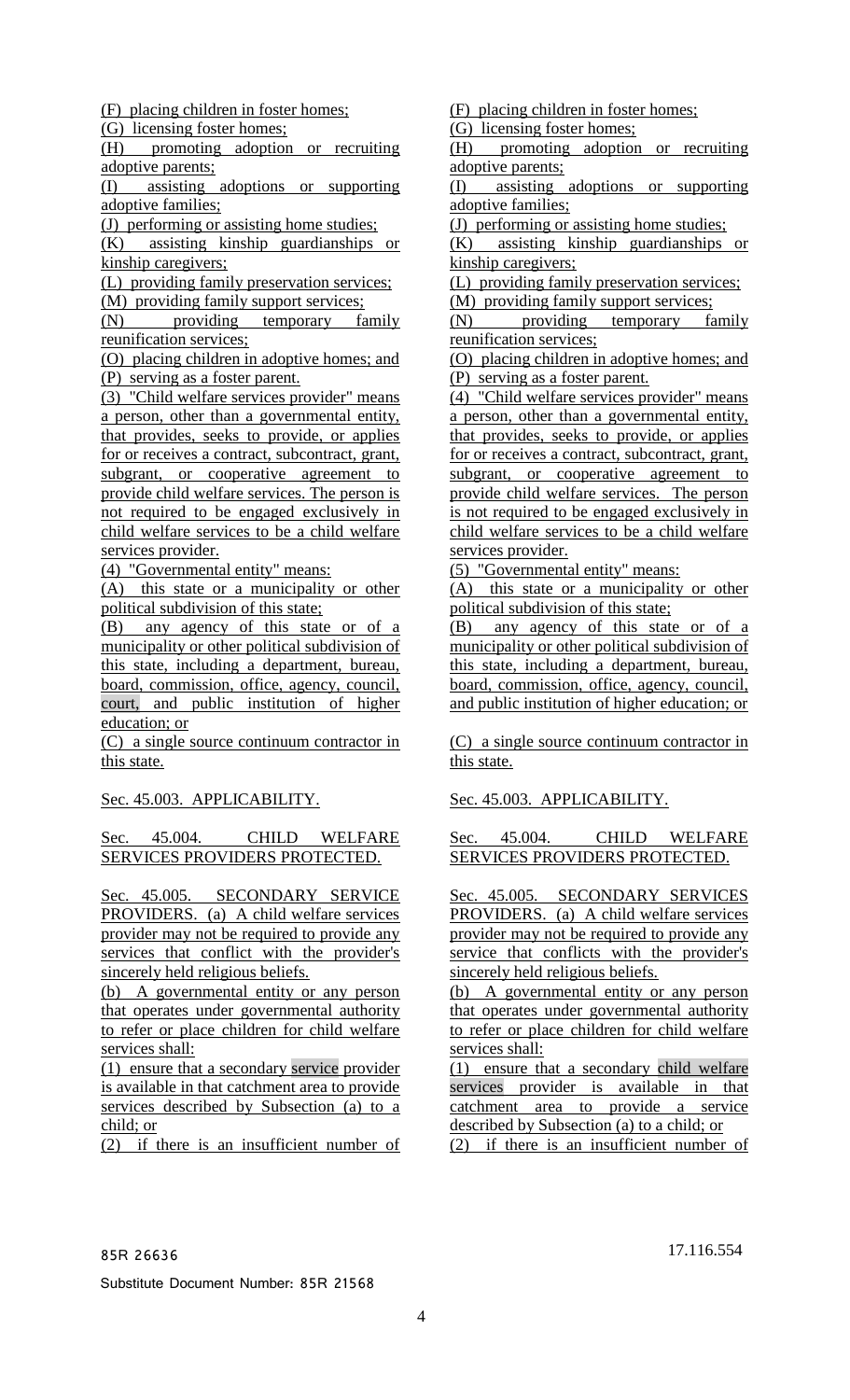secondary service providers willing or available in that catchment area to provide those services, provide for one or more secondary service providers in an adjacent catchment area.

Sec. 45.006. PRIVATE RIGHT OF ACTION.

Sec. 45.007. REMEDIES.

Sec. 45.008. IMMUNITY WAIVED. (a) Sovereign and governmental immunity to suit is waived.

(b) Notwithstanding Subsection (a), this chapter does not waive or abolish sovereign immunity to suit and from liability under the Eleventh Amendment to the United States Constitution.

Sec. 45.009. EFFECT ON RIGHTS; CONSTRUCTION OF LAW. (a) This chapter may not be construed to authorize a governmental entity to burden a person's free exercise of religion.

(b) The protections of religious freedom afforded by this chapter are in addition to the protections provided under federal or state law and the constitutions of this state and the United States.

(c) This chapter may not be construed to supersede any law of this state that is equally as protective of religious beliefs as, or more protective of religious beliefs than, this chapter.

(d) This chapter may not be considered to narrow the meaning or application of any other law protecting religious beliefs.

(e) This chapter may not be construed to prevent law enforcement officers from exercising duties imposed on the officers under the Family Code and the Penal Code.

(f) This chapter may not be construed to allow a child welfare services provider to decline to provide, facilitate, or refer a person for child welfare services on the basis of that person's race, ethnicity, or national origin.

(g) This chapter may not be construed to allow a child welfare services provider to deprive a minor of the rights, including the right to medical care, provided by Chapters 32, 263, and 266, Family Code.

(h) This chapter may not be construed to prohibit the department from

secondary services providers willing or available in that catchment area to provide that service, provide for one or more secondary services providers in a nearby catchment area.

Sec. 45.006. PRIVATE RIGHT OF ACTION.

Sec. 45.007. REMEDIES.

Sec. 45.008. IMMUNITY WAIVED. (a) Sovereign and governmental immunity to suit are waived.

(b) Notwithstanding Subsection (a), this chapter does not waive or abolish sovereign immunity to suit under the Eleventh Amendment to the United States Constitution.

Sec. 45.009. EFFECT ON RIGHTS; CONSTRUCTION OF LAW. (a) This chapter may not be construed to authorize a governmental entity to burden a person's free exercise of religion.

(b) The protections of religious freedom afforded by this chapter are in addition to the protections provided under federal or state law and the constitutions of this state and the United States.

(c) This chapter may not be construed to supersede any law of this state that is equally as protective of religious beliefs as, or more protective of religious beliefs than, this chapter.

(d) This chapter may not be considered to narrow the meaning or application of any other law protecting religious beliefs.

(e) This chapter may not be construed to prevent law enforcement officers from exercising duties imposed on the officers under the Family Code and the Penal Code.

(f) This chapter may not be construed to allow a child welfare services provider to decline to provide, facilitate, or refer a person for child welfare services on the basis of that person's race, ethnicity, or national origin.

(g) This chapter may not be construed to allow a child welfare services provider to deprive a minor of the rights, including the right to medical care, provided by Chapters 32, 263, and 266, Family Code.

(h) This chapter may not be construed to prohibit the department from:

(1) exercising its duty as the child's

85R 26636 17.116.554